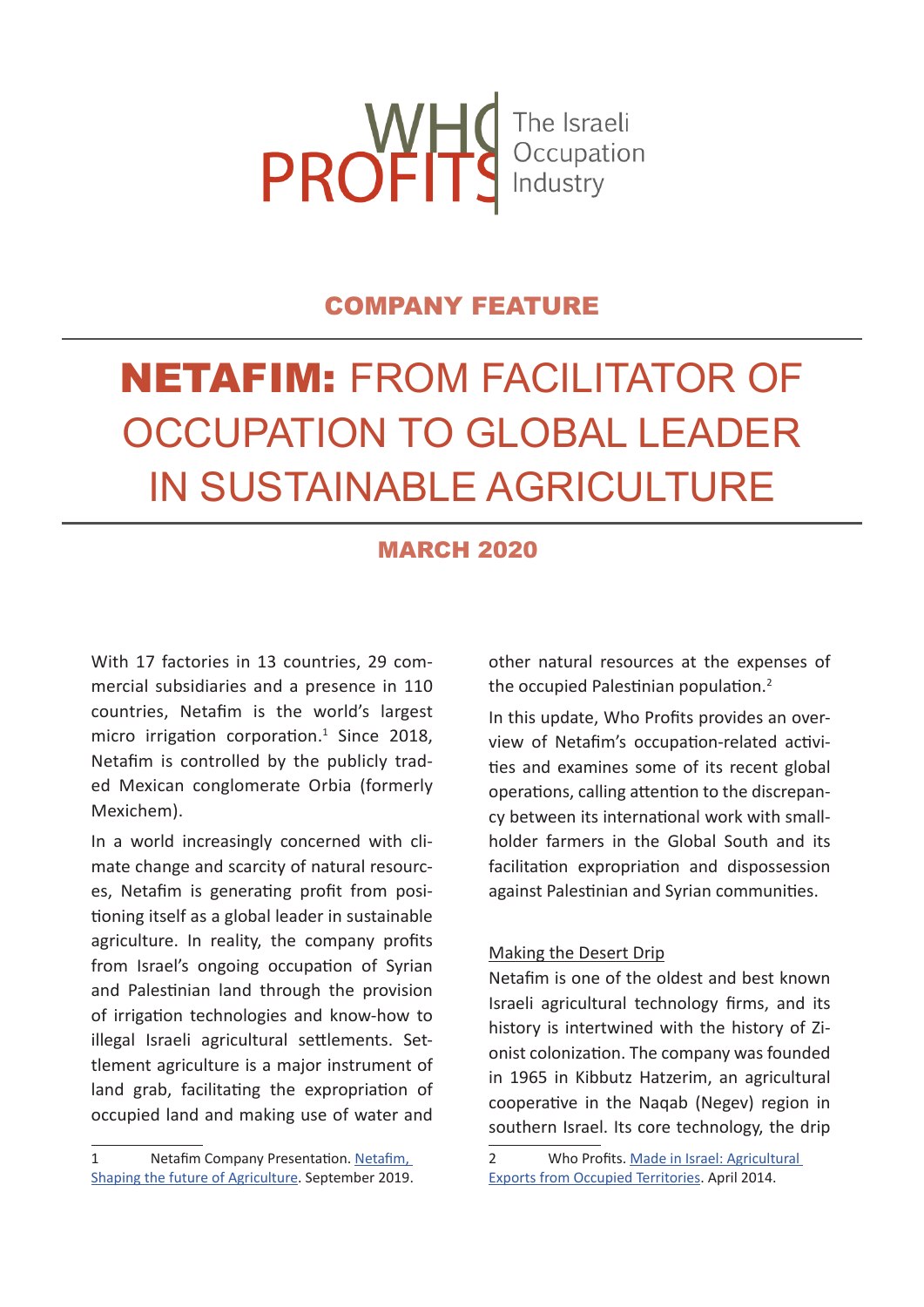irrigation system, was developed in the early 1960s by Simcha Blass, with the financial backing of the Jewish National Fund (JNF) and the Settlement Division of the Jewish Agency, as well as the Israeli Ministry of Agriculture.<sup>3</sup> Blass was a prominent Zionist engineer and one of the founders of Mekorot, Israel's national water company.

In multiple publications, the company describes itself as "born of the need to make the Israeli desert bloom,"4 linking its products with the imperatives of Zionist colonization. Blass noted that Netafim's drip irrigation technology was instrumental in making the economic case for agricultural settlements in the Arava region, the desert area south of the Dead Sea.<sup>5</sup> Following Israel's 1967 occupation of Palestinian and Syrian territories, its micro-irrigation products and know-how have been used to support the economic viability and drive up the profitability of Israeli agricultural settlements in the West Bank and the Syrian Golan.<sup>6</sup> By providing products to the settlements, the company actively contributes to the expansion of agricultural production by illegal settlers and to the normalization of land grab and dispossession.

#### Testing Technology on Occupied Land

Netafim irrigation technologies are also provided in the framework of agricultural experiments conducted by settlement R&D cen-

3 Blass Simcha. Water in Strife and Action. Massada (1973):351.

4 Netafim Company Presentation. Drip Irrigation – Israeli Innovation That Has Changed the World. November 2013; Netafim Company Presentation. Netafim, Shaping the future of Agriculture. September 2019.

6 Who Profits has documented the involvement of Netafim in settlement agriculture in the settlements of Masua, Geshur, Dolev, Kalia, Maskiot, Gilgal, Ein Zivan and Natur. For more information, see Netafim's Company Profile, updated 24 July 2019.

ters. Agricultural R&D on both sides of the Green Line is heavily subsidized by the Israeli government, primarily through the Ministry of Science and Technology and the Ministry of Agriculture.<sup>7</sup> Netafim's participation in experiments carried out on occupied land and in partnership with settlement R&Ds enable it to use occupied land as a laboratory for the testing of its irrigation products.

Netafim has participated in several experiments in settlements in the Jordan Valley in the occupied West Bank. In 2004, it took part in an experiment on the effect of feeding canals on the yield and fruit size of lemons in the settlement on Masua. In 2013-2014, in collaboration with the Training & Professional Services Unit (SHAHAM) in the Israeli Ministry of Agriculture and Rural Development, Netafim and growers in the settlement of Kalia developed an irrigation method that reduces water consumption in the cultivation of seedless watermelons by 25%. Kalia cultivates approximately 1,500 dunams of watermelons and controls approximately 15% of the Israeli market for seedless watermelons. The company also participated in a multi-year experiment (2014-2017) on irrigating Mejdool dates in the Jordan Valley, conducted by the settlement-based Jordan Valley R&D Center in the settlement of Gilgal. A company representative co-authored a paper discussing findings with researchers from the Ministry of Agriculture and the settlement R&D.

Palestinians in the Jordan Valley inhabit an altogether different reality. Israel's severe restrictions on the free movement of people and goods prevents Palestinian producers from cultivating their lands, which have historically been a major source of income, forc-

<sup>5</sup> Ibid.

<sup>7</sup> Who Profits. Agribusiness as Usual: Agricultural Technology and the Israeli Occupation. January 2020.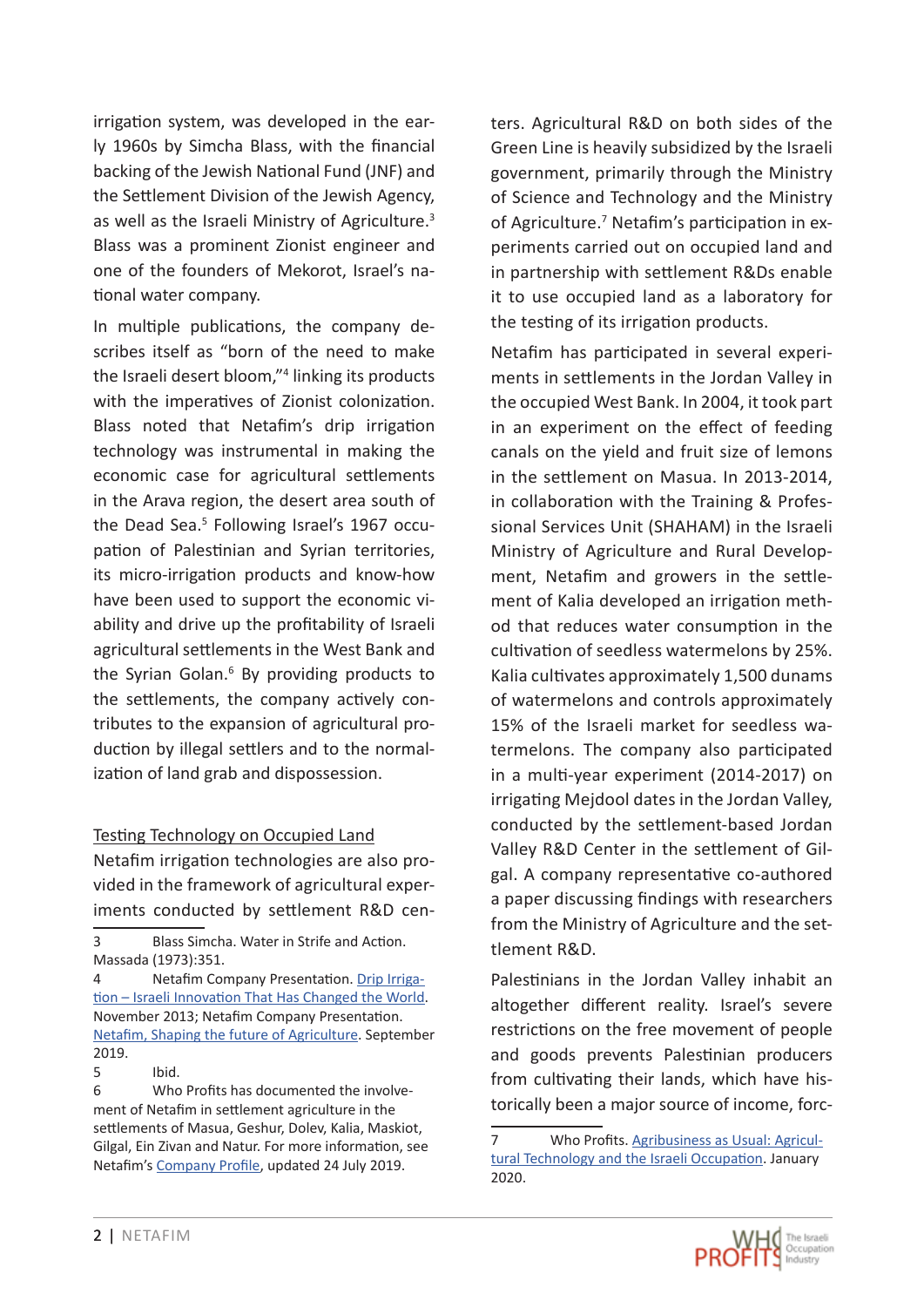ing many to seek employment in settlement agriculture, often under deeply exploitative conditions<sup>8</sup>

In 2012, Netafim provided irrigation technologies for the betterment of grapevines in a commercial crop of cabernet sauvignon grapes in the settlement of Dolev in the West Bank. The project is part of an agricultural experiment of the Samaria and Jordan Rift R&D. Following this project, Netafim participated in a conference about growing grapevines in the mountain area that took place in Ariel University in the settlement of Ariel in 2016.

Netafim has also supplied irrigation equipment to settlements in the Syrian Golan. In 2009, it provided irrigation technologies for an experiment in controlling the size of olive trees in the settlement of Geshur. In 2019, its computerized drip irrigation and fertilization system was installed in blueberry fields in the Syrian Golan as part of a pilot project of the Israeli agricultural export company Agrexco. The project, carried out jointly with the settlements of Ein Zivan and Natur, aims to cultivate 1,500 dunams of blueberries in the Golan and turn Israel into an exporter of blueberries to European markets. Agrexco has an agreement with a British distributor that markets its produce in the UK.

The occupied Syrian population, meanwhile, is confined to 5% of the land.<sup>9</sup> While Israeli settlements in the Golan are incentivized by a disproportionate allocation of water resources for agricultural production, $10$  research shows that Syrian farmers pay up to four times more than their Israeli counterparts for water. $11$ 

## From the Creators of Iron Dome: Netafim's Smart Irrigation Platform

The adaptation and diffusion of Israeli military technology into civilian spheres extends beyond Israel's prolific security and surveillance industry. Civil firms like Netafim generate profits from the commercialization of military knowledge developed in the context of the Israeli occupation, capitalizing on structures and policies of repression and blurring the distinction between military and civil enterprises.

In collaboration with the private Israeli company mPrest Systems, a partially-owned subsidiary (40%) of the state-owned military corporation Rafael Advanced Defense Systems, Netafim developed NetBeat™, a smart irrigation management platform. The digital irrigation platform incorporates mPrest's command and control software, developed specifically for Iron Dome, the Israeli military's air defense system. According to the CEO of Netafim, mPrest was awarded the contract due to the company's "field-proven software."<sup>12</sup>

Iron Dome is a short range missile defense system developed by Rafael in conjunction with Elta and mPrest, deployed along the besieged Gaza Strip and in the occupied Syrian Golan. Israel's 2014 and subsequent military attacks on Gaza, serve as a marketing opportunity for Iron Dome technology. The technology's extensive media coverage attracted the interest

<sup>8</sup> Human Rights Watch. Occupation, Inc. How Settlement Businesses Contribute to Israel's Violation of Palestinian Rights. 19 January 2016.

<sup>9</sup> Human Rights Council, Israeli settlements in the Occupied Palestinian Territory, including East Jerusalem, and in the occupied Syrian Golan. Report of the United Nations High Commissioner for Human Rights. A/HRC/40/42. 30 January 2019.

<sup>10</sup> Human Rights Council, Israeli settlements in the Occupied Palestinian Territory, including East Jerusalem, and the occupied Syrian Golan. Report of

the Secretary-General. A/HRC/34/39. 16 March 2017. http://bit.ly/2OGWBXT

<sup>11</sup> Mason, Michael, & Dajani, Muna (2019). A political ontology of land: Rooting Syrian identity in the Occupied Golan Heights. *Antipode, 51*(1), 187- 206.

<sup>12</sup> mPrest Systems Press Release. On file with Who Profits.